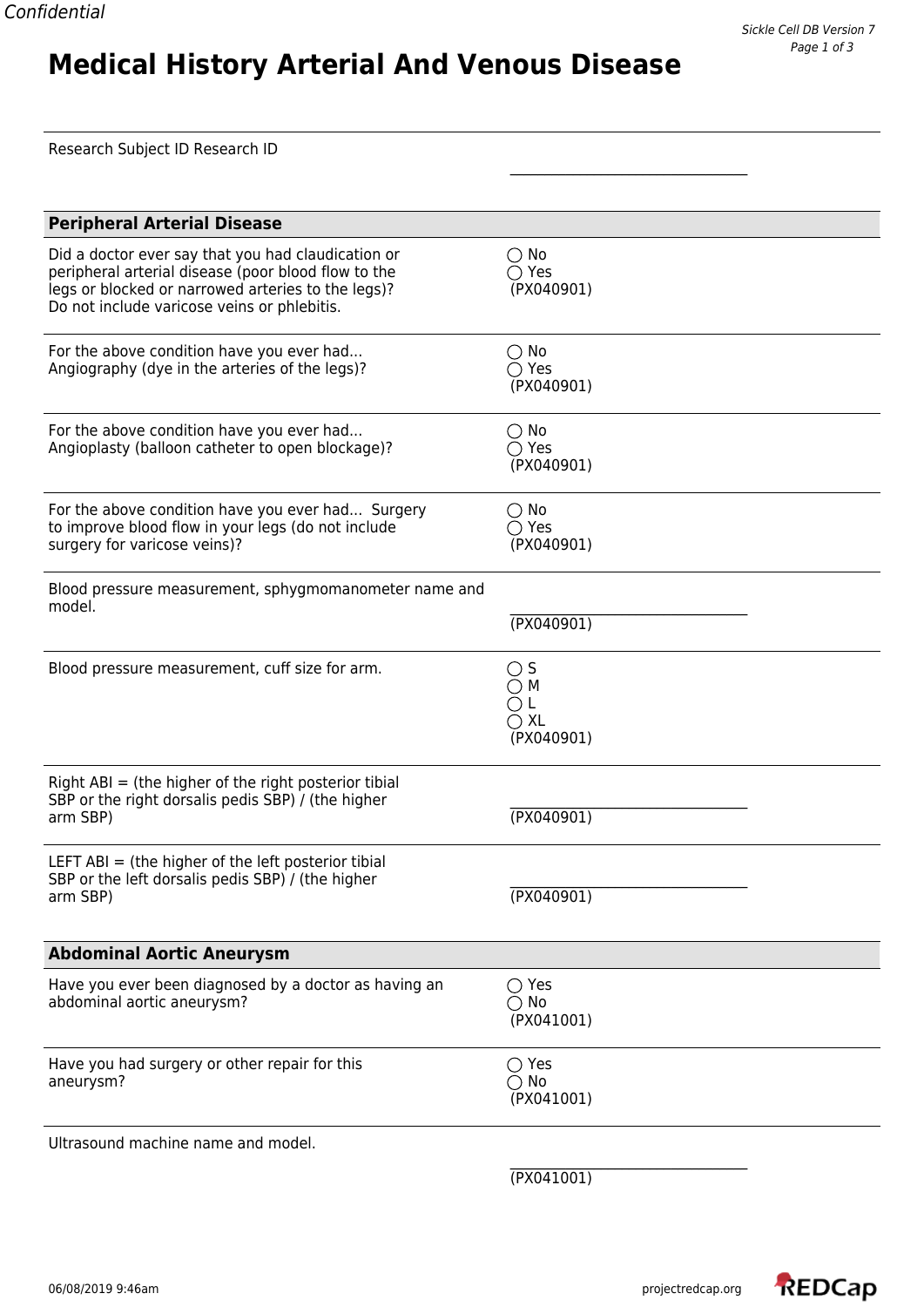| Maximum transverse diameter (cm) of the aorta.                                                                                                                                                                                                   |                                                                                                                                                                                                                                                                                                                           |
|--------------------------------------------------------------------------------------------------------------------------------------------------------------------------------------------------------------------------------------------------|---------------------------------------------------------------------------------------------------------------------------------------------------------------------------------------------------------------------------------------------------------------------------------------------------------------------------|
|                                                                                                                                                                                                                                                  | (Centimeter     PX041001)                                                                                                                                                                                                                                                                                                 |
| Maximum anterior-posterior diameter (cm) in the                                                                                                                                                                                                  |                                                                                                                                                                                                                                                                                                                           |
| longitudinal plane.                                                                                                                                                                                                                              | (Centimeter     PX041001)                                                                                                                                                                                                                                                                                                 |
| Maximum aortic diameter (cm).                                                                                                                                                                                                                    |                                                                                                                                                                                                                                                                                                                           |
|                                                                                                                                                                                                                                                  | (Centimeter     PX041001)                                                                                                                                                                                                                                                                                                 |
| Ultrasound scan image ID.                                                                                                                                                                                                                        |                                                                                                                                                                                                                                                                                                                           |
|                                                                                                                                                                                                                                                  | (PX041001)                                                                                                                                                                                                                                                                                                                |
| <b>Deep Venous Thrombosis</b>                                                                                                                                                                                                                    |                                                                                                                                                                                                                                                                                                                           |
| Has a doctor ever told you that you had deep venous<br>thrombosis or blood clots in your legs?                                                                                                                                                   | $\bigcirc$ Yes<br>$\bigcirc$ No<br>◯ Don't Know<br>(PX041201)                                                                                                                                                                                                                                                             |
| Have you ever been treated by a doctor or a nurse<br>with shots at home or as an outpatient (usually<br>followed by blood thinning medications such as<br>Coumadin, Warfarin) for blood clots in the legs<br>called deep vein thrombosis or DVT? | $\bigcirc$ Yes<br>$\bigcirc$ No<br>(PX041201)                                                                                                                                                                                                                                                                             |
| Have you ever had outpatient test(s) performed for<br>blood clots in the legs called deep vein thrombosis<br>or DVT?                                                                                                                             | $\bigcirc$ Yes<br>$\bigcirc$ No<br>(PX041201)                                                                                                                                                                                                                                                                             |
| Deep vein thrombosis (DVT)                                                                                                                                                                                                                       | $\supset$ Yes<br>$\bigcirc$ No<br>(PX041201)                                                                                                                                                                                                                                                                              |
| Date of Diagnosis (mm/dd/yyyy).                                                                                                                                                                                                                  |                                                                                                                                                                                                                                                                                                                           |
|                                                                                                                                                                                                                                                  | (PX041201)                                                                                                                                                                                                                                                                                                                |
| Diagnosis (Mark the one category that applies best.)                                                                                                                                                                                             | $\bigcirc$ Deep vein thrombosis of lower extremities not<br>resulting from a procedure within 60 days<br>$\bigcirc$ Deep vein thrombosis of lower extremities during<br>or following a procedure within 60 days<br>(PX041201)                                                                                             |
| Diagnosis of deep vein thrombosis is based on (Mark<br>all that apply.)                                                                                                                                                                          | Hospital discharge summary with a diagnosis of<br>deep vein thrombosis<br>Positive findings on a venogram<br>Positive findings using impedance plethysmography<br>Positive findings on doppler duplex, ultrasound,<br>sonogram, or other non-invasive test examination<br>Positive findings on isotope scan<br>(PX041201) |